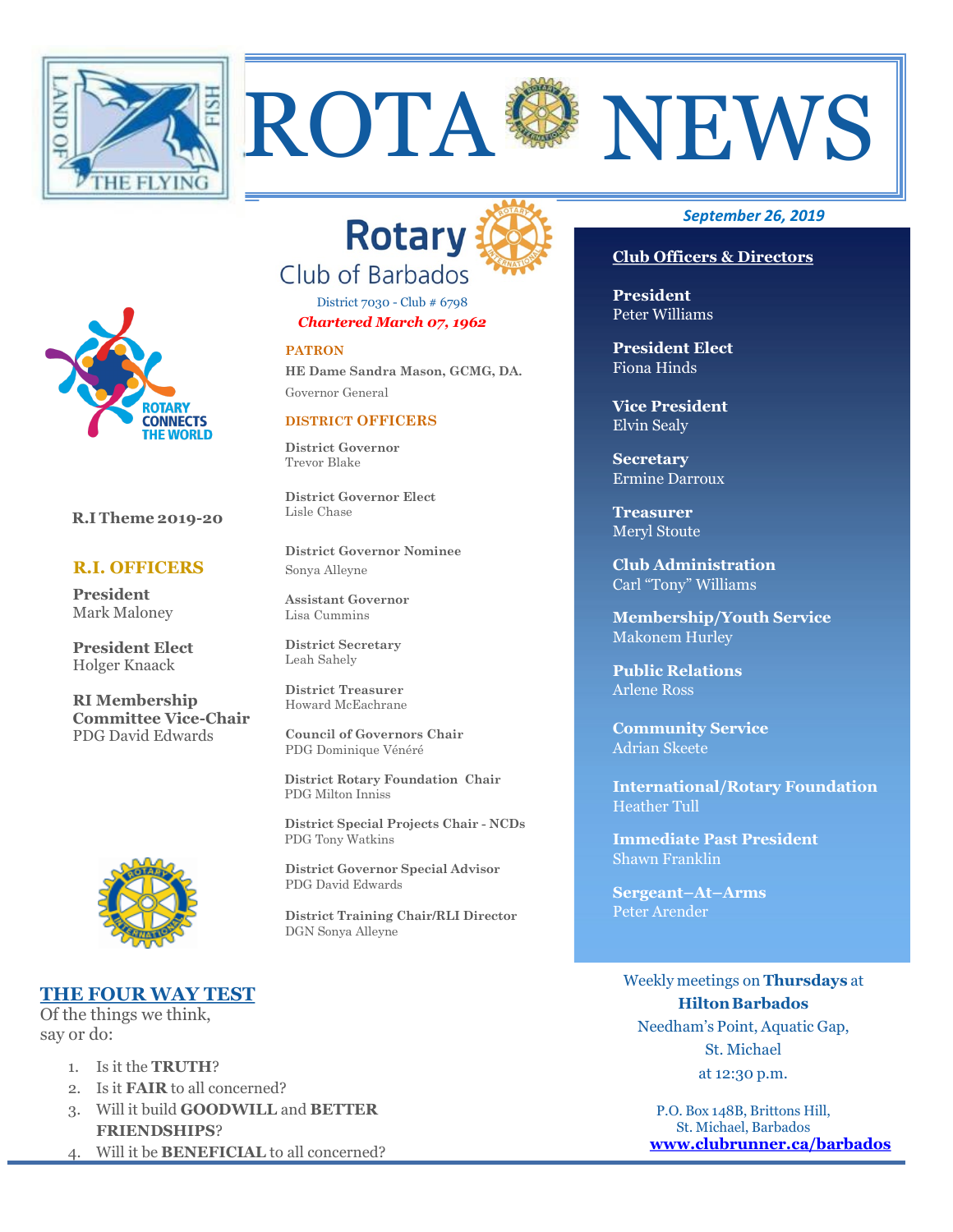**THE ROTARY CLUB OF BARBADOS WELCOMES ALL VISITING ROTARIANS AND GUESTS**  *Mar 07 - Club Charter Date - 1962 - Club # 6798* **RI THEME: ROTARY CONNECTS THE WORLD** 



**Today is a Club Forum Meeting We share Fellowship at Light Power at 5:30pm** 

**September is Basic Education & Literacy Month.**



**OUR GUESTS – SEP 19**

#### **Guests:**

• Haylee Shaw Guest of Rtn. Anthony Shaw

#### **Visiting Rotarian**:

• Allendria Branjes – Rotary Club of Athabasca, Alberta, Canada

- **Visiting Rotaractors:**
- Kareem French President Rotaract Club of Barbados
- Shante Carter Treasurer Rotaract Club of Barbados
- Scott Chandler Assistant Secretary Rotaract Club of Barbados
- Natasha Best VP Rotaract Club of UWI
- Dania Abraham Treasurer & Director International Service, UWI

# **Attendance: 63%**

| Fines:  | \$234.50  |
|---------|-----------|
| Raffle: | No Raffle |

## **GREETERS FOR THE MONTH OF OCTOBER**

- **Sep 26– Club Forum**
- **Oct 03– PP John Cabral & Dir. Adrian Skeete**
- **Oct 10– Rtn Anthony Shaw & PP Michael Browne**
- **Oct 17– Rtn Waldo Clarke & PP Elvin Sealy**
- **Oct 24– Rtn. Brian Cole & Rtn. Dr. Adrian Sealy**
- **Oct 31– No Meeting**

# **IN MEMORIAM**



The Rotary Motto – Service Above Self is exemplified in the quiet and professional dignity as Rotarian Clifford fashioned his contribution in Rotary and his Community.

Past Secretary Clifford was the third Chief Fire Officer to join the Rotary Club of Barbados, following in the shoes of St. Clair Clarke and Carol Christie.

Clifford joined the Club on March 24, 1994. His Classification is Fire Service. John Grace was President.

Clifford was the longstanding Chair of the Safety & CPR Committee from 1996-2006 and 2010-2018.

Here he along with his Committee trained many persons around the island in Safety & CPR including Churches, Schools and the Child Care Board. They would also have, through the Fire Service offered Fire and Safety Training and Inspections at government nurseries.

Clifford served as the Chair of Children's Homes in 1998-99. He would have been a member of various committees including Vocational, Drug Awareness and Senior Citizens.

Today, in reading the Tributes from fellow Rotarians, it was said that Clifford was always willing to Step Up to the Plate and make his quiet contribution.

This action was no more notable than in the following situations:

In 1997 he readily stepped up to the Director of Community Service when the substantive Director Tom Robatallie was reassigned overseas.

CONT'D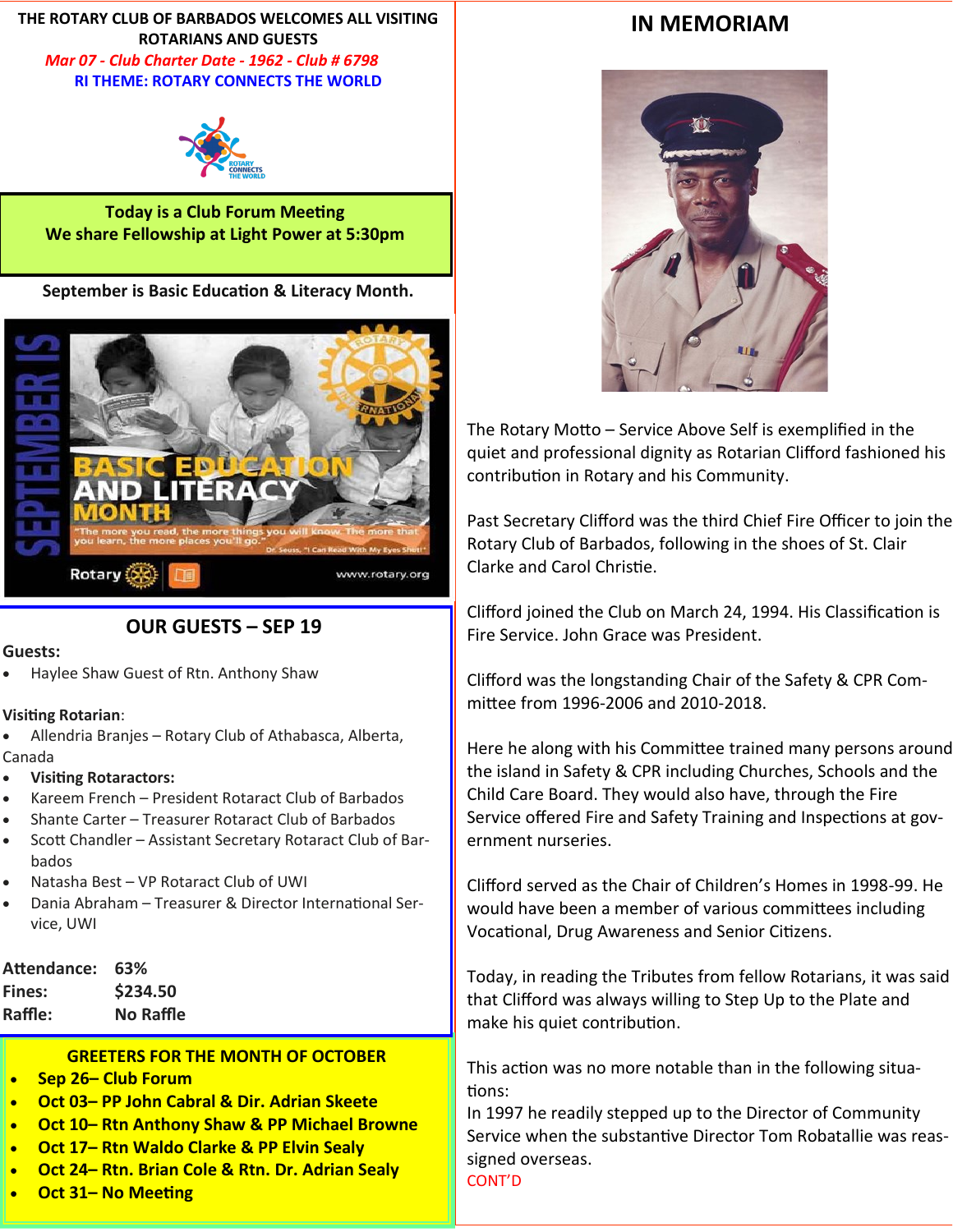# **IN MEMORIAM**



**(At the Scooters table)**

However, a more pivotal role was to be played by Clifford. In April 2006, due to unforeseen circumstances President Michael (2006-07) lost his Secretary Elect.

There was one proviso he told PE Michael; "I can be Secretary, but you will not get an electronic copy of the Minutes."

However, by the time July 01 came for the start of the year, Clifford had persuaded his grandson Rico to electronically transcribe the Minutes

One may recall Rotarian Clifford on the roof of the Evalina Smith Children's Ward at the St. Philip District Hospital as we refurbished that home (2007-2009).

On a family level, Clifford and Eileen would have been Celebrating 55 years of Marriage on Friday September 27. He would have celebrated his 77<sup>th</sup> birthday on October 5<sup>th</sup>. *(He died at the QEH yesterday, Tuesday September 24 around 3:00 p.m.)*

Clifford & Eileen have two children Pedro Clarke and Shellyann Boyce and three grand-children Rico Clarke, Shanice and Shanae Boyce.

Currently Shanae is the President of Interact at Queen's College.

Clifford was an ardent follower of Cricket. He was the Captain of the St. Catherine Cricket Club, later becoming an Umpire and Match Referee.

He is of the Methodist Faith, a Member of the Beulah Church and their Men's Fellowship. He was a member of the Shrewsbury Primary School Old Scholars Association.

# Introduction of the club's **Secretariat** which is a collective

linked:

tion

*Club Administration:*

comprising the Club Secretary, Assistant Secretary and Committee Secretaries for the more efficient and timely dissemination of club communications.

**Rotaract Report by Pres Kareem French** Our theme, **Level Up** features three main colours that all are inter-

Cranberry, representation of our dedicated members

The overall goals of the club this year are Service First, Leading by Example and Family Vibes. Some highlights in Quarter 1 include:

Gold is for wisdom, courage and passion

Purple, which is used to describe royalty, creativity and devo-

Introduction of Monthly Club Newsletter also known as **Cranberry Chronicles** which highlights projects and activities in the past month and upcoming events, birthdays, 'Cranniversaries' etc.

**Membership attendance** is at an all-time high, ranging between 75% - 85%. Currently we have 83 members in the club broken down as followed:

> Members – 38 Honorary Members – 8 Prospective Members – 21 Guests - 16

*Community Service:*

- **Service Saturdays -** The introduction of this event is to embrace the Rotary International's 'People of Action' campaign where members get out and serve by doing handson activities. For the first event we visited the Nature Fun Ranch. Members came out in their numbers as we volunteered labour hours to assist in the maintenance of the ranch.
- **Breaking Bread Takeover –** On a fortnightly basis our members assists with serving breakfast to homeless men and women in Barbados. On a quarterly basis we do a full take over where we not only prepare and serve breakfast, but also hold a mini clothes drive for our beneficiary. This project has indeed touched many members and we are reaching out to Rotary to assist with the next takeover to donate clothes, shoes and toiletries.

*Finance and Fundraising* 

**Rotalympus** – Our very first fundraiser met our goal and raised approximately \$900 for our beneficiaries, the Luther Thorne Memorial Primary School and the Irving Wilson School.

Upcoming Fundraisers include **Paint and Prosecco** scheduled for November, **Signature** in February and a **Scavenger Hunt** to be held in Q4.

## *May He Rest In Peace—Resquicat In Pace*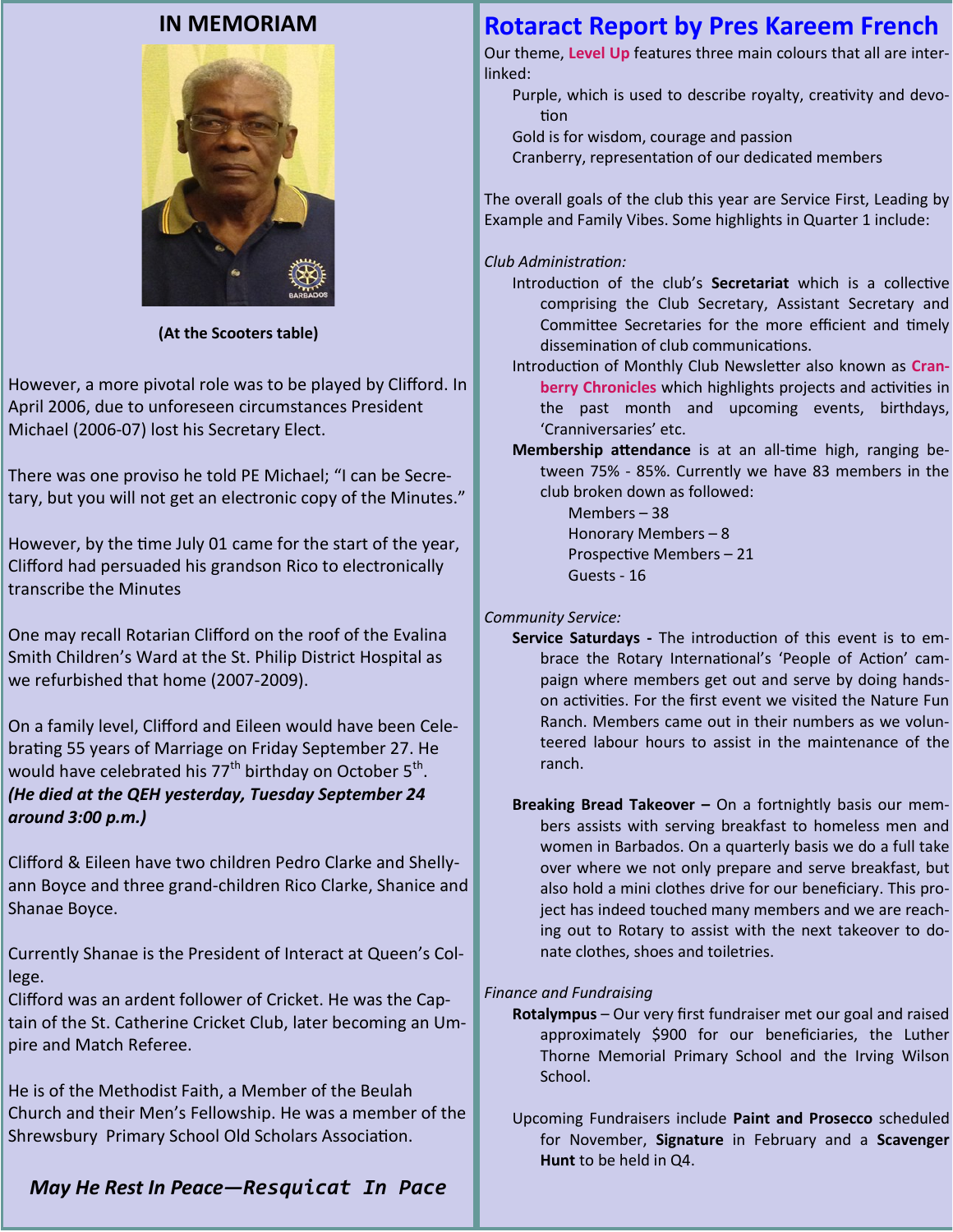# **Rotaract Report by Pres Kareem French**

## *International Service:*

**Once Upon A Time:** Our flagship literacy project continues to exceed our expectations. Here's a breakdown of the various phases and success to date:

## *Phase 1: Book Drive*

We were able to collect over 1400 books for our beneficiaries the Luther Thorne Memorial Primary School, St. Lucy's Primary School, Irvin Wilson School and the BPW Shelter for Abused Women.

## *Phase 2: Back to School – The 'Write' Way*

We were able to successfully outfit two students with uniforms, bags, shoes, games clothes, vest, stationary, haircuts and School Meals for the year which costed approximately \$3500.

## *Phase 3: Brain Tease*

This is an Inter-School Literacy Competition slated for Saturday 28<sup>th</sup> September 2019, beginning at 10:00 a.m. at the Combermere School Hall.

## *Phase 4: Library Refurbishment*

We have successfully enhanced the appearance of the library with a fresh paint job and a resorting of the books.

## *Professional Development:*

- **Myth Vs Fact**  This project involved members sharing information about their jobs, including common misconceptions and the facts about their professions. To kick things off we heard from an Actuary and a group of Lawyers.
- **Pass the Mic: Millennial Money Moves** This panel discussion gave further insight on key tips to wise financial health. We were able to make over \$200 in contributions from this initiative.

## *Club Service:*

**Triple C: Cranberry Crash Course** – Our Board felt the need to re-educate existing members and introduce new members to the world of Rotary, purpose and some of the projects done by clubs within the Rotary Family (Rotary, Rotaract, Interact and Early-Act)*.*

**Beach, Please!** - The goal of this event is to create an environment for team building. This event will be held on Sunday  $29^{th}$  September 2019, beginning at 12:00 p.m. Our goal for second quarter and beyond is to have a more balanced schedule and make further improvements to the flow of information to our Cranberries and Cranberries in Training. We made it through the hardest quarter, one down, three more to go.

# **Agenda for our 1st Club Forum for 2019/20 Rotary Year scheduled for Thursday, September 26, 2019 at 5:30 p.m. at the Barbados Light & Power Training Room.**

| #    | <b>AGENDA</b>                                                   | <b>LEAD</b>        | <b>TIME</b>      |
|------|-----------------------------------------------------------------|--------------------|------------------|
| 1.0  | Call to Order                                                   | Pres Peter         | 5:30 p.m.        |
| 2.0  | Opening Prayer                                                  | PP Erskine         | 2 min            |
| 3.0  | Safety Moment                                                   | <b>Rtn Roger</b>   | 3 min            |
| 4.0  | The Four Way Test                                               | SAA Peter          | 5 min            |
| 5.0  | Ice Breaker                                                     | Rotaract           | 5 min            |
| 6.0  | Minutes of last Club Forum held in March 2019 & Matters Arising | Pres Peter         | 15 min           |
| 7.0  | <b>BUSINESS MATTERS</b>                                         |                    | 6:05 p.m.        |
| 7.1  | President's Report                                              | Pres Peter         | 15 min           |
| 7.2  | Directors Report/Updates                                        | All Directors      | 50 min           |
| 7.3  | Club Financial Report                                           | <b>Treas Meryl</b> | 10 min           |
| 7.4  | Trust Fund Financial Report                                     | PP Ron             | $10 \text{ min}$ |
| 7.5  | Progress Report - RI Citation                                   | Pres Peter         | 10 min           |
| 7.6  | Update from Bylaws Committee                                    | PDG Tony           | 10 min           |
| 8.0  | <b>FUND RAISING COMMITTEE UPDATE</b>                            |                    | 7:55 p.m.        |
| 8.1  | Elton John Show                                                 | PP Ron             | 10 min           |
| 8.2  | Carols by Candlelight & RotaGames                               | PE Fiona           | 10 min           |
| 9.0  | <b>ANY OTHER BUSINESS</b>                                       |                    | 8:20 p.m.        |
| 9.1  | Other Business                                                  | Open Forum         | 10 min           |
| 10.0 | ADJOURNMENT - FELLOWSHIP, FOOD & FUN                            |                    | 8:30pm           |

**Rotary The Rotary Club of Barbados** invites you to our Pride of Workmanship Awards October 17, 2019, 6:30 PM **Sandals Royal, Maxwell Coast Road, Christ Church** Contribution - \$150.00 Funds raised will be donated to the Diabetes Association of Barbados & The Blood Bank Kindly RSVP by October 1, 2019 **DRESS: FORMAL** 

 $\bullet\bullet\bullet\bullet\bullet$ 

۰